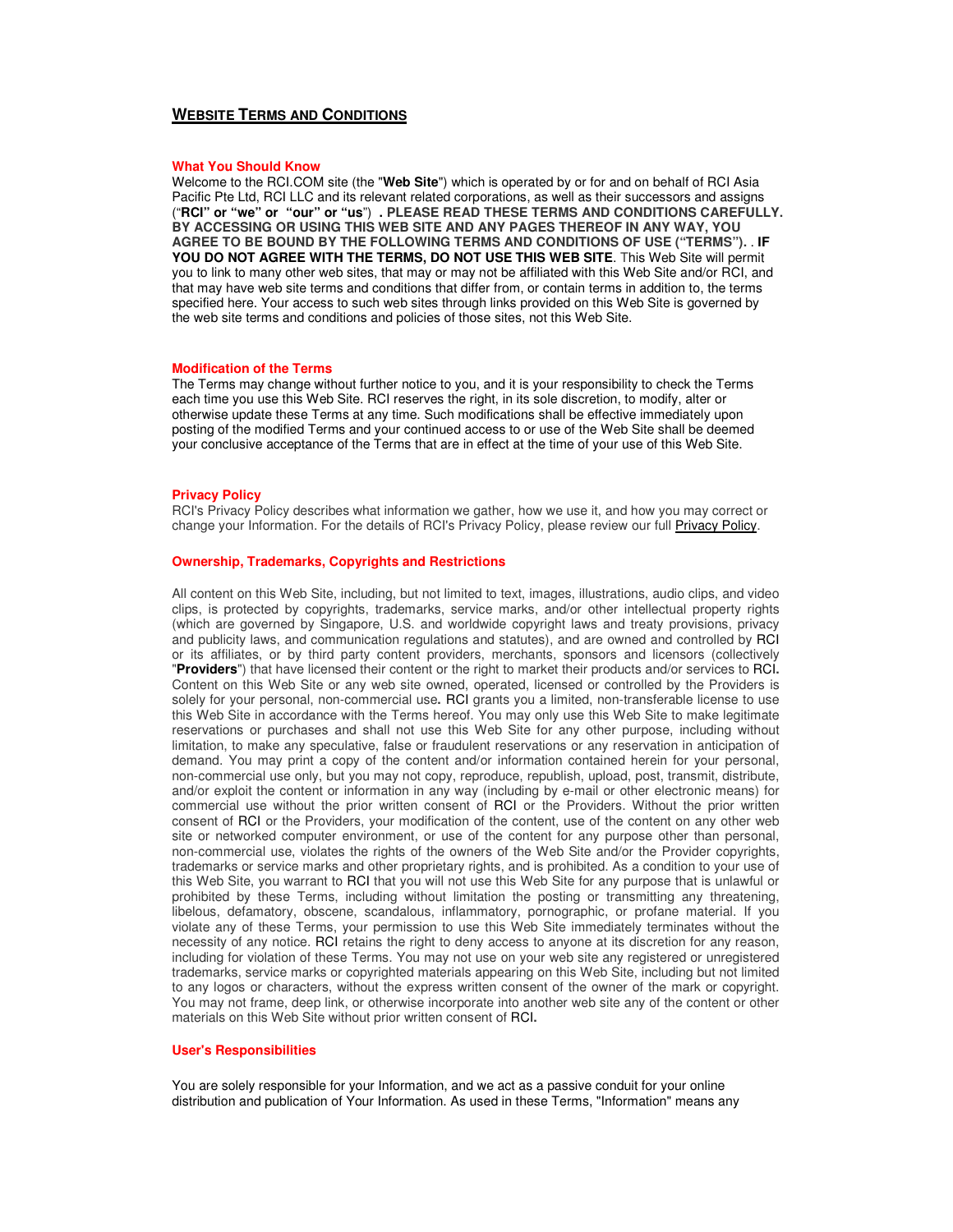information or data that you submit to this Web Site and any Information or data that is generated by this Web Site as a result of Your use of this Web Site.

You are solely responsible for maintaining the confidentiality of your account information and any identification numbers or codes (collectively, **"User ID**"), confirmation numbers, and/or passwords provided to you (as applicable) in the use of this Web Site. You agree to accept responsibility for all activities that occur under your account, User ID, confirmation numbers, and/or passwords. You shall maintain such User ID, confirmation numbers, and/or passwords in confidence and you agree not to distribute or disclose the same to third parties. It is your responsibility to notify us if we need to change or discontinue any of your ID, confirmation numbers, or passwords. It is also your responsibility to immediately request discontinuation of an User ID, confirmation number, or password upon your knowledge or belief that such User ID, confirmation number, and/or password is, or may be subject to, a breach of confidentiality. We may suspend or terminate your service or access to this Web Site if we believe a breach of these Terms has occurred.

You represent and warrant that you are of sufficient legal age and possess the legal authority to use this Web Site in accordance with the Terms herein and to create binding legal obligations for any liability you may incur as a result of the use of this Web Site. You understand and agree that you are financially responsible for all uses of this Web Site by you and those using your login information. You also warrant that all information supplied by you and by those using your login information is true, accurate, current, and complete. If you provide any Information that is untrue, inaccurate, not current or incomplete (or we have reasonable grounds to suspect that such Information is untrue, inaccurate, not current or incomplete), We have the right to suspend or terminate Your access and activity, and refuse any and all current or future use of this Web Site.

## **Prohibited Activities**

You are specifically prohibited from any use of this Web Site, and You agree not to use or permit others to use this Web Site, for any of the following: (a) take any action that imposes an unreasonable or disproportionately large load on the Web Site's infrastructure, including but not limited to "spam" or other such unsolicited mass e-mailing techniques; (b) disclose to, or share with, the assigned confirmation numbers and/or passwords with any unauthorized third parties or using the assigned confirmation numbers and/or passwords for any unauthorized purpose; (c) attempt to decipher, decompile, disassemble or reverse engineer any of the software or HTML code comprising or in any way making up a part of this Web Site; (d) upload, post, emailing or otherwise transmitting any Information, content, or proprietary rights that You do not have a right to transmit under any law or under contractual or fiduciary relationships; (e) violating any applicable local, state, national or international law, including, but not limited to, any regulations having the force of law; and, (f) using any robot, spider, intelligent agent, other automatic device, or manual process to search, monitor or copy web pages from this Web Site, or content on this Web Site without Our prior written permission, provided that generally available third party Web browsers such as Netscape Navigator® and Microsoft Internet Explorer® may be used without such permission.

### **Information Posted to Web Site**

With respect to all Information you elect to post to publicly accessible areas of the Web Site, you agree that we have the right to use, reproduce, modify, publish, perform and display such Information (in whole or part) worldwide; provided that such use is subject to the terms of Our Privacy Policy.

You acknowledge and agree that We may preserve Information and may also disclose Information if required to do so by law or in the good faith belief that such preservation or disclosure is reasonably necessary to: (a) comply with legal process; (b) enforce the Terms; (c) respond to claims that any Information violates the rights of third parties; or (d) protect the rights, property, or personal safety of Our business, employees, Providers, affiliates, users, and/or the public.

## **Links**

Please exercise discretion while browsing the Internet and using this Web Site. You should be aware that when you are using this Web Site, you could be directed to other sites that are beyond our control ("**Linked Sites**") which are operated by parties other than RCI. The Linked Sites are provided for your convenience and information only. For example, if you "click" on a banner advertisement or a search result, the "click" may take you off this Web Site. This includes, but is not limited to, links from advertisers, sponsors, and content partners that may use Our logo(s) as part of a co-branding agreement. RCI does not control such Linked Sites and is not responsible for or liable for your use of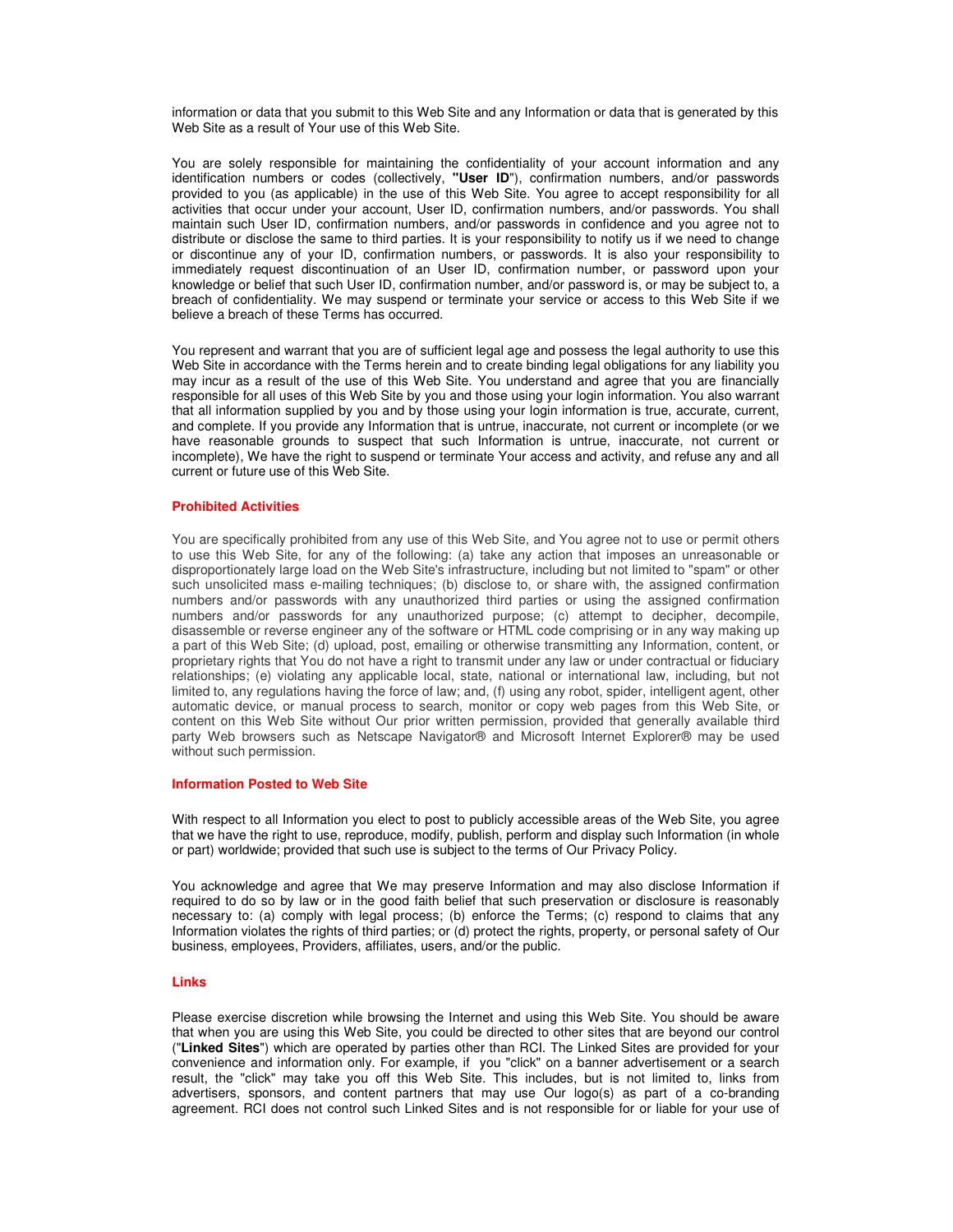such Linked Sites or for the accuracy or legality of information, content or any other materials contained on or available from Linked Sites. As such, you access the Linked Sites at your own risk. By providing these links, RCI is not endorsing, sponsoring or recommending any such Linked Sites or the information, content or other materials contained on, disseminated by, or services provided by or through them (whether or not RCI is affiliated with the owners of such Linked Sites). RCI makes no representations concerning the content of Linked Sites. Linked Sites may have terms of use that differ from, or contain terms in addition to, the Terms specified here. Your use of Linked Sites through links provided on this Web Site is governed by the terms of use, privacy policies and/or any other policies of the Linked Sites, not this Web Site.

You may not establish a hyperlink to this Web Site or provide any links that state or imply any sponsorship or endorsement of your web site by RCI, or its affiliates or Providers. RCI reserves the right to disable links from any third party sites to the Web Site.

### **Disclaimer of Warranties and Liability**

**THE CONTENT, SOFTWARE, PRODUCTS, AND SERVICES PUBLISHED ON THIS WEB SITE MAY INCLUDE INACCURACIES OR TYPOGRAPHICAL ERRORS. IN PARTICULAR, RCI AND ITS AFFILIATES DO NOT GUARANTEE THE ACCURACY OF, AND DISCLAIM LIABILITY FOR INACCURACIES, ERRORS OR MISREPRESENTATIONS RELATING TO THE CONTENT AND DESCRIPTION OF THE PRODUCTS DISPLAYED ON THIS WEB SITE (INCLUDING, WITHOUT LIMITATION, PHOTOGRAPHS, LIST OF PROPERTY AMENITIES, GENERAL PRODUCT DESCRIPTIONS), MUCH OF WHICH INFORMATION IS PROVIDED BY THE RESPECTIVE PROVIDERS.**

**RCI, ITS AFFILIATES, AND/OR THEIR RESPECTIVE PROVIDERS MAKE NO REPRESENTATIONS ABOUT THE SUITABILITY OF THE CONTENT, SOFTWARE, PRODUCTS, AND SERVICES CONTAINED ON THIS WEB SITE FOR ANY PURPOSE, AND THE INCLUSION OR OFFERING FOR SALE OF ANY PRODUCTS OR SERVICES ON THIS WEB SITE DOES NOT CONSTITUTE ANY ENDORSEMENT OR RECOMMENDATION OF SUCH PRODUCTS OR SERVICES BY RCI OR ITS AFFILIATES.** 

**ALL SUCH CONTENT, SOFTWARE, PRODUCTS AND SERVICES ARE PROVIDED "AS IS" WITHOUT WARRANTY OF ANY KIND EITHER EXPRESS OR IMPLIED. OTHER THAN THOSE WARRANTIES WHICH, UNDER THE SINGAPORE LAWS APPLICABLE TO THESE TERMS, ARE IMPLIED BY LAW AND ARE INCAPABLE OF EXCLUSION, RESTRICTION, OR MODIFICATION, RCI AND ITS AFFILIATES HEREBY DISCLAIM ANY AND ALL WARRANTIES, EXPRESS OR IMPLIED, INCLUDING, BUT NOT LIMITED TO, IMPLIED WARRANTIES OF MERCHANTABILITY, FITNESS FOR A PARTICULAR PURPOSE, TITLE AND NONINFRINGEMENT. NEITHER WE, OUR AFFILIATES, NOR THE PROVIDERS, NOR ANY PERSON INVOLVED IN THE CREATION, PRODUCTION, AND DISTRIBUTION OF THIS WEB SITE WARRANT THAT THE FUNCTIONS CONTAINED IN THIS WEB SITE WILL BE UNINTERRUPTED OR ERROR-FREE, THAT DEFECTS WILL BE CORRECTED, OR THAT THE SERVER THAT MAKES THE CONTENT AVAILABLE WILL BE FREE OF VIRUSES OR OTHER HARMFUL COMPONENTS. THE CONTENT THAT YOU ACCESS ON THIS WEB SITE IS PROVIDED SOLELY FOR YOUR CONVENIENCE AND INFORMATION ONLY. WE DO NOT WARRANT OR MAKE ANY REPRESENTATIONS REGARDING THE RESULTS THAT MAY BE OBTAINED FROM THE USE OF THIS WEB SITE, OR AS TO THE RELIABILITY, ACCURACY OR CURRENCY OF ANY INFORMATION CONTENT, SERVICE AND/OR MERCHANDISE ACQUIRED PURSUANT TO YOUR USE OF THIS WEB SITE.** 

**FRANCHISEES, ACCOMODATING PARTIES, AND PROVIDERS ARE INDEPENDENT CONTRACTORS AND NOT AGENTS OR EMPLOYEES OF RCI OR ITS AFFILIATES. RCI AND ITS AFFILIATES ARE NOT LIABLE FOR THE ACTS, ERRORS, OMISSIONS, REPRESENTATIONS, WARRANTIES, BREACHES OR NEGLIGENCE OF ANY SUCH FRANCHISEES, ACCOMODATING PARTIES OR PROVIDERS OR FOR ANY PERSONAL INJURIES, DEATH, PROPERTY DAMAGE, OR OTHER DAMAGES OR EXPENSES RESULTING THEREFROM.**

### **Limitation of Liability**

**YOU EXPRESSLY AGREE THAT USE OF THIS WEB SITE IS AT YOUR SOLE RISK. YOU (AND NOT RCI) ASSUME THE ENTIRE COST OF ALL NECESSARY SERVICING, REPAIR OR CORRECTION OF YOUR SYSTEM. YOU EXPRESSLY AGREE THAT NEITHER RCI, NOR ITS AFFILIATES (INCLUDING ITS PROVIDERS), NOR ANY OF THEIR RESPECTIVE EMPLOYEES, OR AGENTS, NOR ANY PERSON OR ENTITY INVOLVED IN THE CREATION, PRODUCTION AND**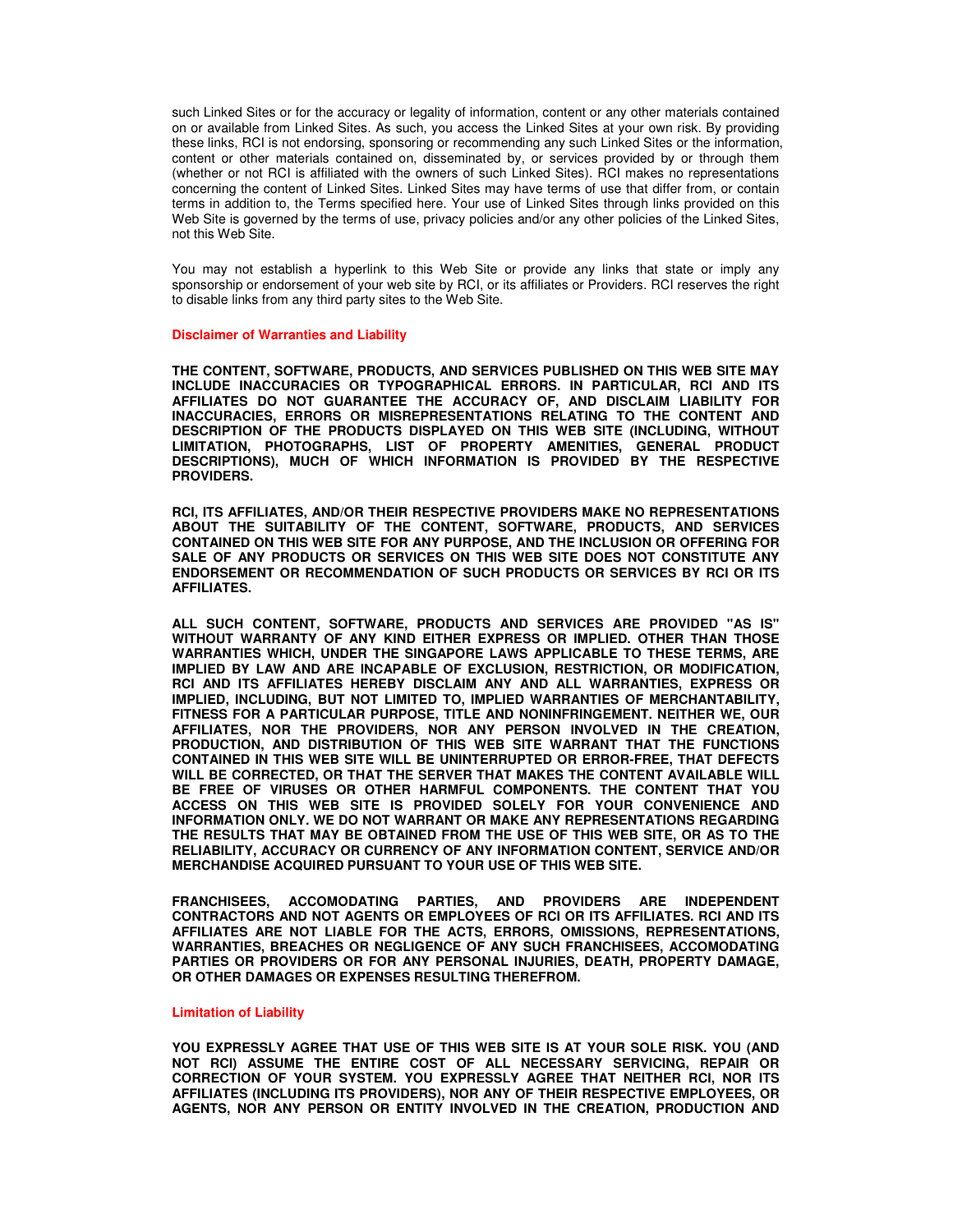**DISTRIBUTION OF THIS WEB SITE, SHALL BE RESPONSIBLE OR LIABLE TO ANY PERSON OR ENTITY WHATSOEVER FOR ANY DIRECT, INDIRECT, PUNITIVE, INCIDENTAL, SPECIAL, OR CONSEQUENTIAL DAMAGES (INCLUDING LOST PROFITS), OR ANY OTHER FORM OF LEGAL OR EQUITABLE REMEDY, ARISING OUT OF, OR IN ANY WAY CONNECTED WITH, THE USE OF THIS WEB SITE (OR ANY OTHER LINKED SITE), OR WITH THE DELAY OR INABILITY TO USE THIS WEB SITE (OR ANY OTHER LINKED SITE), OR FOR ANY INFORMATION, SOFTWARE, PRODUCTS, AND SERVICES OBTAINED THROUGH THIS WEB SITE (OR ANY OTHER LINKED SITE), OR OTHERWISE ARISING OUT OF THE USE OF THIS WEB SITE (OR ANY OTHER LINKED SITE), WHETHER BASED ON CONTRACT, TORT, STRICT LIABILITY, OR OTHERWISE, EVEN IF RCI, ITS AFFILIATES, AND/OR THEIR RESPECTIVE PROVIDERS HAVE BEEN ADVISED OF THE POSSIBILITY OF DAMAGES. BY WAY OF EXAMPLE, AND WITHOUT LIMITING THE GENERALITY OF THE FOREGOING, RCI AND ITS AFFILIATESSHALL NOT BE RESPONSIBLE OR LIABLE FOR ANY CLAIM OR DAMAGE ARISING FROM FAILURE OF PERFORMANCE, ERROR, OMISSION, INTERRUPTION, DELETION, DEFECT, DELAY IN OPERATION, COMPUTER VIRUS, THEFT, DESTRUCTION, UNAUTHORIZED ACCESS TO OR ALTERATION OF PERSONAL RECORDS, OR THE RELIANCE UPON OR USE OF DATA, INFORMATION, OPINIONS OR OTHER MATERIALS APPEARING ON THIS WEB SITE. YOU EXPRESSLY ACKNOWLEDGE AND AGREE THAT RCI IS NOT LIABLE OR RESPONSIBLE FOR ANY DEFAMATORY, OFFENSIVE OR ILLEGAL CONDUCT OF OTHER SUBSCRIBERS OR THIRD PARTIES. SOME JURISDICTIONS MAY NOT ALLOW THE EXCLUSION OR LIMITATION OF LIABILITY FOR CONSEQUENTIAL OR INCIDENTAL DAMAGES. IN SUCH JURISDICTIONS, RCI'S LIABILITY IS LIMITED TO THE GREATEST EXTENT PERMITTED BY LAW. IF YOU ARE DISSATISFIED WITH THE WEB SITE OR ANY OF THE PRODUCTS OR SERVICES MADE AVAILABLE IN CONNECTION HEREWITH OR ASSOCIATED HEREWITH, AS THE CASE MAY BE, YOUR SOLE AND EXCLUSIVE REMEDY SHALL BE TO DISCONTINUE USE OF THE SITE.** 

### **THE LIMITATIONS OF LIABILITY PROVIDED IN THESE TERMS INURE TO THE BENEFIT OF US AND THE PROVIDERS, AND TO ALL RESPECTIVE OFFICERS, DIRECTORS, EMPLOYEES, REPRESENTATIVES, ATTORNEYS, AND AGENTS.**

#### **Indemnification**

You agree to indemnify, defend, and hold harmless RCI and the Providers, its and their officers, directors, employees, affiliates, agents, licensors, and suppliers from and against any claims, causes of action, demands, recoveries, losses, losses, damages, fines, penalties or other costs, or expenses, of any kind or nature including, but not limited to reasonable attorneys' fees, resulting from any violation by you of these Terms or your use of this Web Site. These obligations will survive your use of the Web Site. RCI reserves the right to assume the defense and control of any matter subject to indemnification by you, in which event you will cooperate with RCI in asserting any available defenses.

### **Jurisdictional Issues**

Unless otherwise specified, the content contained in this Web Site is presented solely for your convenience and/or information. This Web Site is controlled and operated by RCI from its offices within Asia (excluding India). RCI makes no representation that content in its Web Site is appropriate or available for use in all locations. Those who choose to access this Web Site from other locations do so on their own initiative and are responsible for compliance with local laws, if and to the extent local laws are applicable. If use of this Web Site and/or viewing or use of any material or content therein or services offered thereby violates or infringes any applicable law in your jurisdiction(s), you are not authorized to view or use this Web Site and must exit immediately. Your viewing and/or use of this Web Site constitutes your representation that you are unconditionally and without limitation permitted to view and use this Web Site and RCI may rely upon such representation. These Terms shall be governed by, construed and enforced in accordance with the laws of the Republic of Singapore. You expressly agree that any action you, any third party or RCI brings to enforce these Terms is subject to the exclusive jurisdiction of the courts of the Republic of Singapore. If any provision of these Terms shall be unlawful, void or for any reason unenforceable, then that provision shall be deemed severable from these Terms and shall not affect the validity and enforceability of any remaining provisions.

#### **Entire Agreement**

These Terms (and any other terms and conditions referenced herein) constitute the entire agreement between RCI, its affiliated or related entities, and you with respect to this Web Site and your use of this Web Site. As such, these Terms (as modified by us, from time to time) will be deemed to supersede any